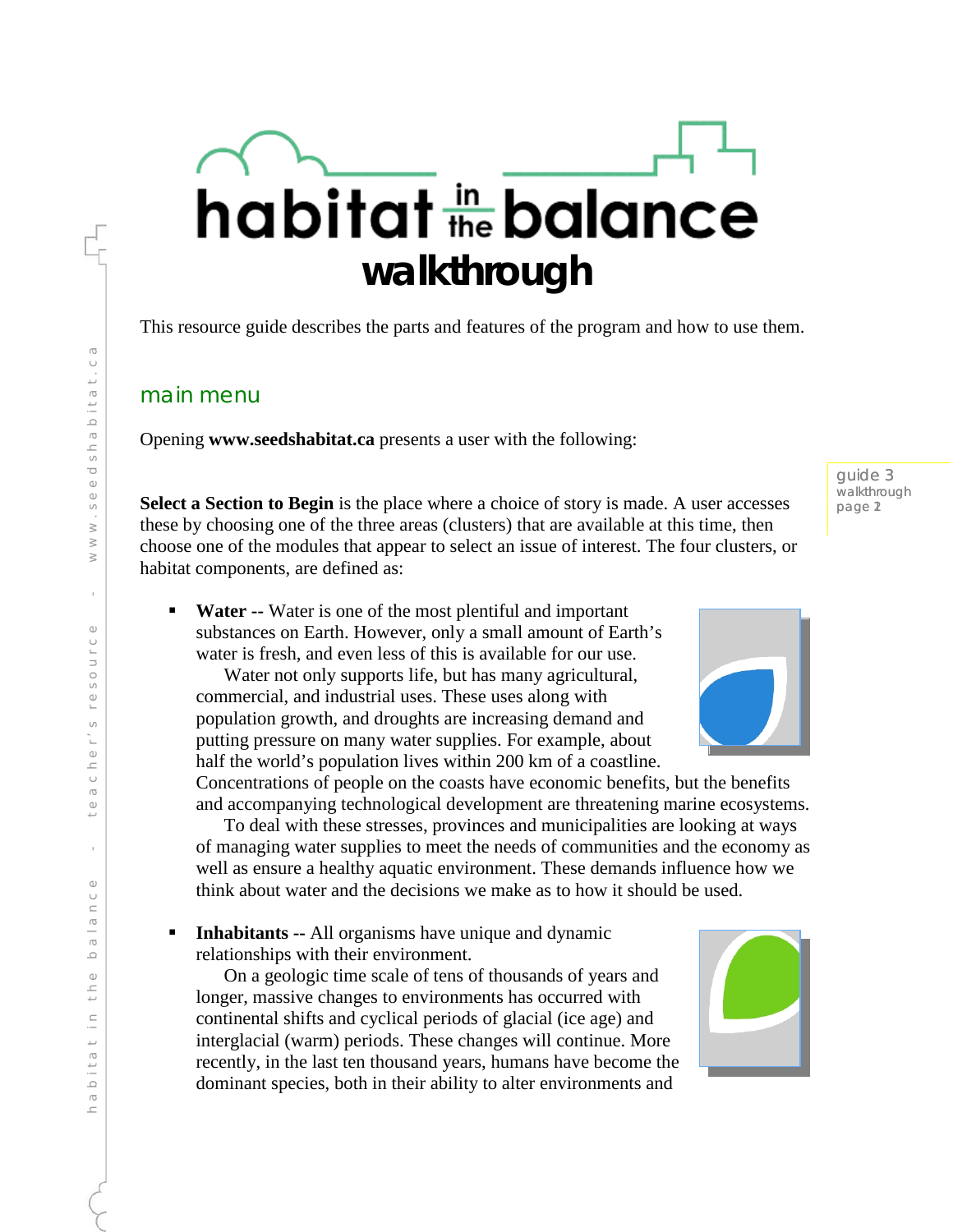extract resources for their own purpose, and the number of humans that are able to do so. Their ecological footprint measures humans' impact on the environment.

As a consequence, loss of biological diversity resulting from changes to habitats is countered with the call for informed decisions, preservation measures, and establishing protected areas such as national parks and game reserves.

**Land --** Habitats are influenced by the ways we use land. Such things as urban development, exploration, mining, electricity transmission lines, and agriculture change land. Monocultures, large tracts of a single crop, often require chemicals to provide specific nutrients, or to control organisms that feed on crops. Projects that involve resource extraction leave their mark as well. Sometimes these disturbances are

temporary, but disturbance to habitats usually displace plants and animals that may not return.

For these reasons, stakeholders who assign land use have to consider the short-term and continuing impacts of any disturbance. Thus, programs to reclaim the land and restore it to its former, and often improved condition help minimize the long-term effects of a disturbance.

 **Air [NOT AVAILABLE AT THIS TIME] –** The composition of the air is influenced by natural factors and human activities.

Forest fires and volcanoes add particulates and acid gases to the atmosphere, soil processes add nitrogen oxides, and the wind erosion of soil adds dust to the air. Human activities are also changing the composition of the air we breathe. Vehicle emissions are the main contributor to poor urban air quality. This poses a health risk for everyone, and especially the young,

elderly, and those with respiratory problems. Industrial processes affect air quality, and when emissions contribute to acid deposition, soil and fresh water ecosystems are affected.

Several industries use technologies that limit emissions and people are learning to reduce personal emissions that are often tied to choices we make in our use of energy.

The **Login** tab is for users to *self register* with a username, email, and password of their choosing. The on-line SEEDS *privacy policy* explains why this information is needed to help users store data, because SEEDS will not collect for use nor distribute student personal information. That is also why we encourage the use of a school or teacher email address. If a password is forgotten an email reminder can be sent. This tab provides users an option to:

- **Self Register**, which best if done the first time entering the site. By registering, users can save information in the *digital notebook* and return to it after closing the program. It also allows you to email a report that you produce in the program.
- **Login** when revisiting the site. Note that when you are successfully registered or login, your username will appear and the *Statement Builder* (explained below)



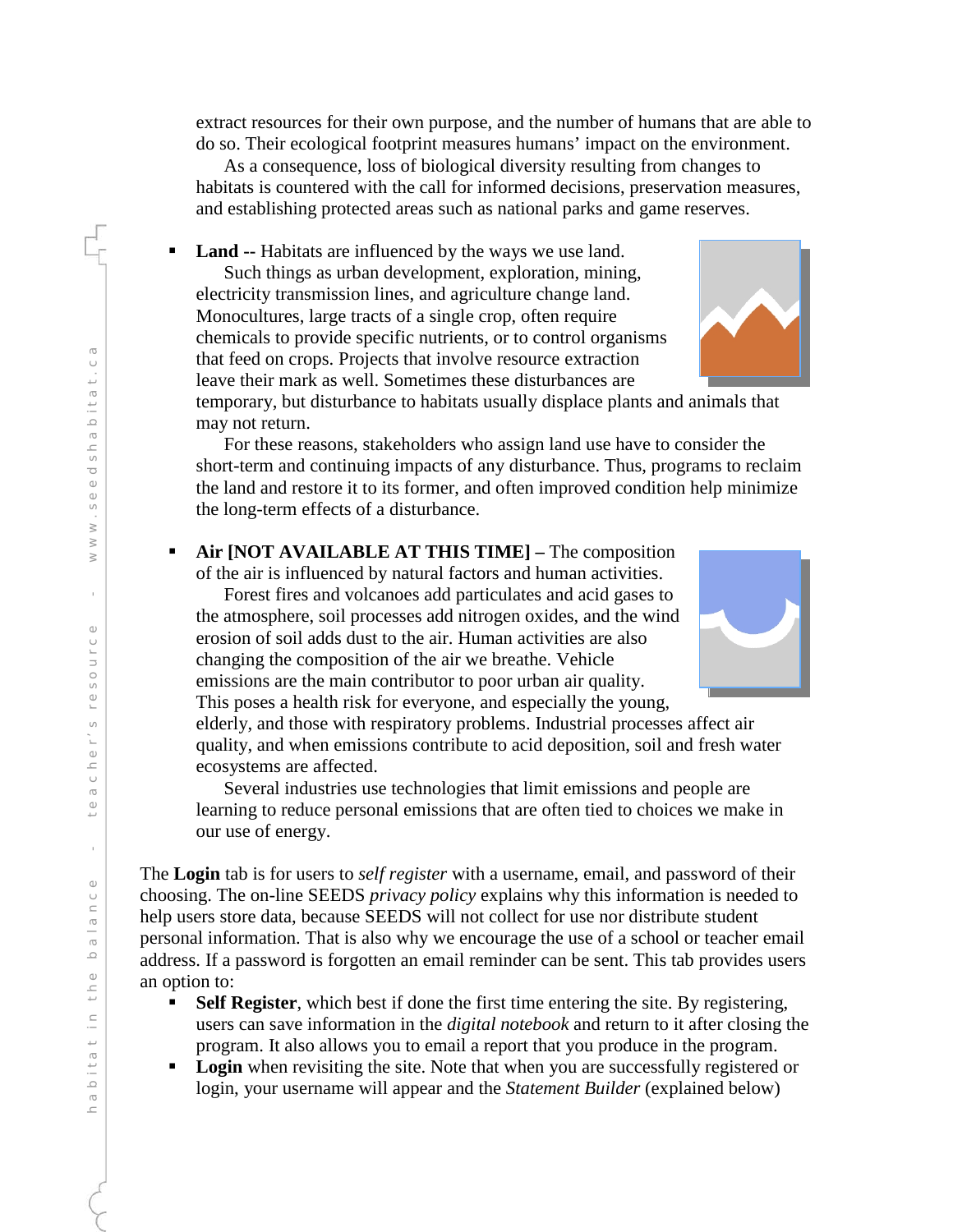part of the software the 'login' tab becomes a 'logout' tab. By re-entering a username and password the user gets a choice of:

- o picking a new decision-making story from the main menu, or
- o returning to continue working on a previous story.
- not clicking the tab at all means to not register. In such a case a designation of 'guest user' is assigned to the user for this visit. However, note that any work or notes completed in a single session will not be saved when leaving the site.

## statement builder

The **Statement Builder** has five parts: *Issue*, *Background*, *Perspectives*, *Action*, and *Summary*. Each one begins with an introduction (*Intro*) that summarizes the contents of each part. Each part is numbered and an arrow on the tab suggests the preferred order in which students work through the program, even



guide 3 walkthrough page 3 4

though a non-linear process can be used. However, once students get to *Action*, they may wish to revisit previous pages in the program to refine their notes in the *digital notebook*. (Note: the 'Intro' section has been omitted from the following parts.)

- **1. Issue** has four parts:
	- **Rationale** introduces the topic and describes why it a concern or an issue for many people. A decision has to be made and it may not have the full support of everyone concerned. (See Point of View.)
	- **Situation** describes some of the information about the topic that will help you understand the setting.
	- **Choices** describe the different actions possible to deal with the issue.
	- **Point of View** describes the backgrounds of several people who have an interest in what action is taken to deal with or resolve the issue. These people are sometimes called stakeholders. After you select a point of view, it is important collect information and make a choice of action that is appropriate for that person.
- **2. Background** has two parts:
	- **Resource** is that part of the habitat (water, land, inhabitants, or air) that is at the centre of the issue about which a decision has to be made.
	- **Options** provide additional information about the choices so that an informed decision can be made.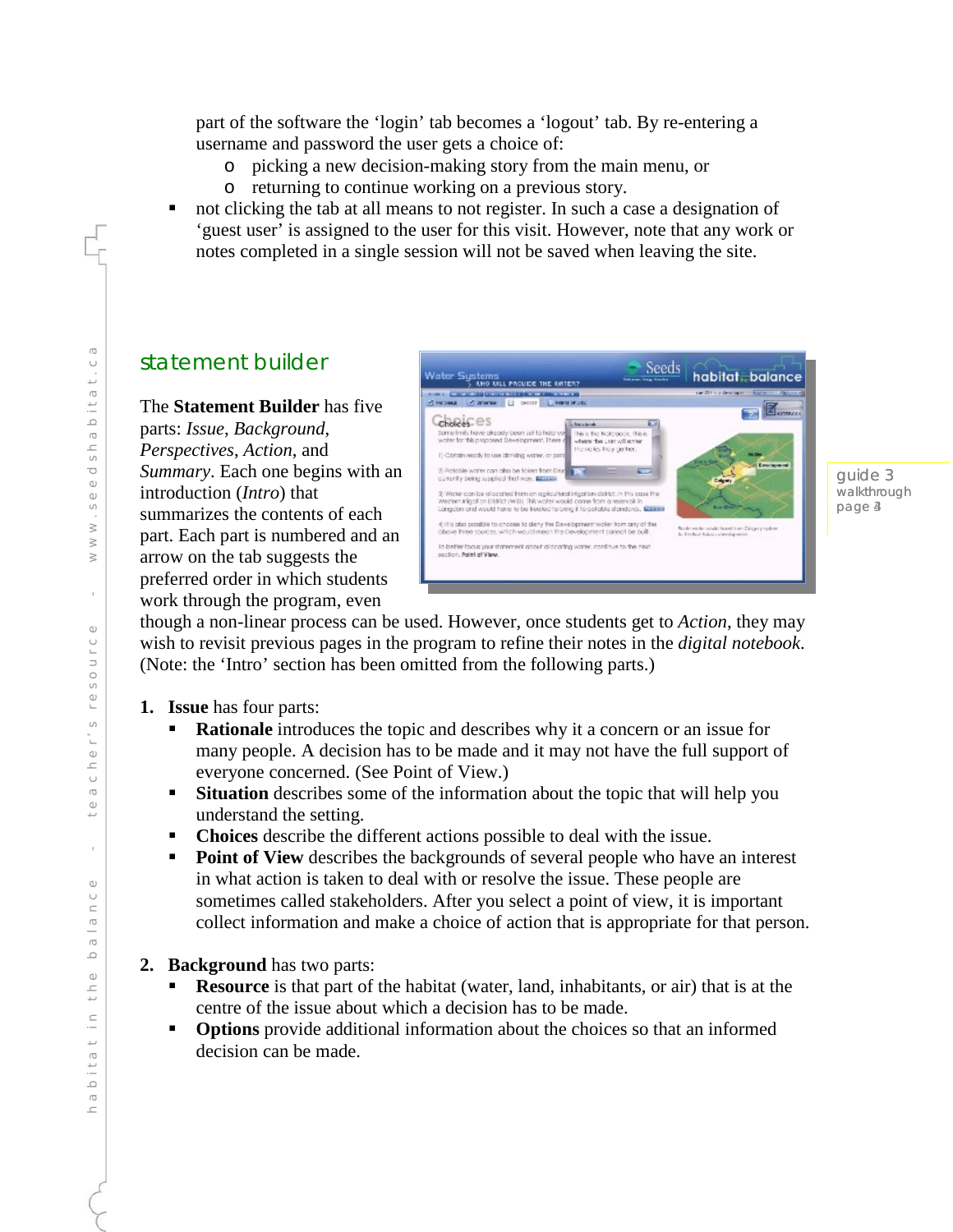- **3. Perspectives** should be selected that provide information that is important to the 'point of view' chosen. There are seven perspectives that a user should explore. A minimum of two perspectives has to be selected in order to produce a Statement and receive a Consequence. Here are the perspectives:
	- **Historical** refers to past events, decisions, and actions and the how they influence a decision today,
	- **Scientific** is information, concepts, and models, that are obtained by systematic investigation to help understand the issue,
	- **Technological** is about problem solving that involves design, tools, materials, and structures,
	- **Environmental** is based on the relationship between human activities and the natural world – the inhabitants, and the air, land, and water in which they live,
	- **Economic** refers to money, business, the cost of goods and services, and the value placed on what is sold and bought,
	- **Societal** is concerned with the way humans interact with each other, including cultural traditions and beliefs and the ethical and aesthetic impact of decisions that affect their community, and
	- **Political** focuses on how elected officials deal with conflicting demands and interests of the people who elect them.
- **4. Action** has five sections:
	- **Support** lets the students review their perspective notes to choose and rank the top two that helps them make a decision toward an action (although only two 'Perspective' boxes can be checked, information from other Perspectives can be included in the Refine section under one of the Perspectives checked),
	- **Refine** is where students revise their top two perspective notes so they may be presented as part of the final statement,
	- **Select** to choose an action that best fits your 'point of view' based on the information you have gathered,
	- **Statement** is produced by the program using the information gathered and choice made by the student, and
	- **Consequence** is a comment produced by the program that describes the effect of the choice made by the student.

### **5. Summary**

 **Report** is a record of all the notes the student has made within the *Issue*, *Background*, and *Perspective* sections of the program as well as any completed in the *Statement* and *Consequence* sections. This report may be printed or emailed.

## features

The features of the *Statement Builder* program and how to use them are as follows.

**Navigation bar** spans the top of the page and is both functional and instructive. After selecting an issue, this page will appear with its navigation bar and an introduction to the

 $\sigma$ habitat in the balance - teacher's resource - www.seedshabitat.ca $\cup$  $\overline{\bigcirc}$  $D$  i t a  $\overline{\mathbb{O}}$  $\overline{\phantom{a}}$  $\frac{1}{2}$  $\mathbb O$  $\mathbb O$  $\circlearrowleft$  $\geq$  $\geq$  $\geq$  $\bar{1}$  $\mathbb O$  $\cup$ INOS9  $\begin{array}{c} 0.100 \\ 0.000 \\ \end{array}$  $\overline{\phantom{a}}$  $\bigcirc$  $\bigcirc$  $\mathbb O$  $\overline{\phantom{0}}$  $\bar{\rm r}$  $\mathbb O$  $\circlearrowright$ u e l e  $\supseteq$  $\mathbb O$  $\frac{\Box}{\Box}$  $111B$  $\frac{1}{2}$  $\overline{\mathbb{O}}$  $\overline{\mathbb{C}}$ 

guide 3 walkthrough page 5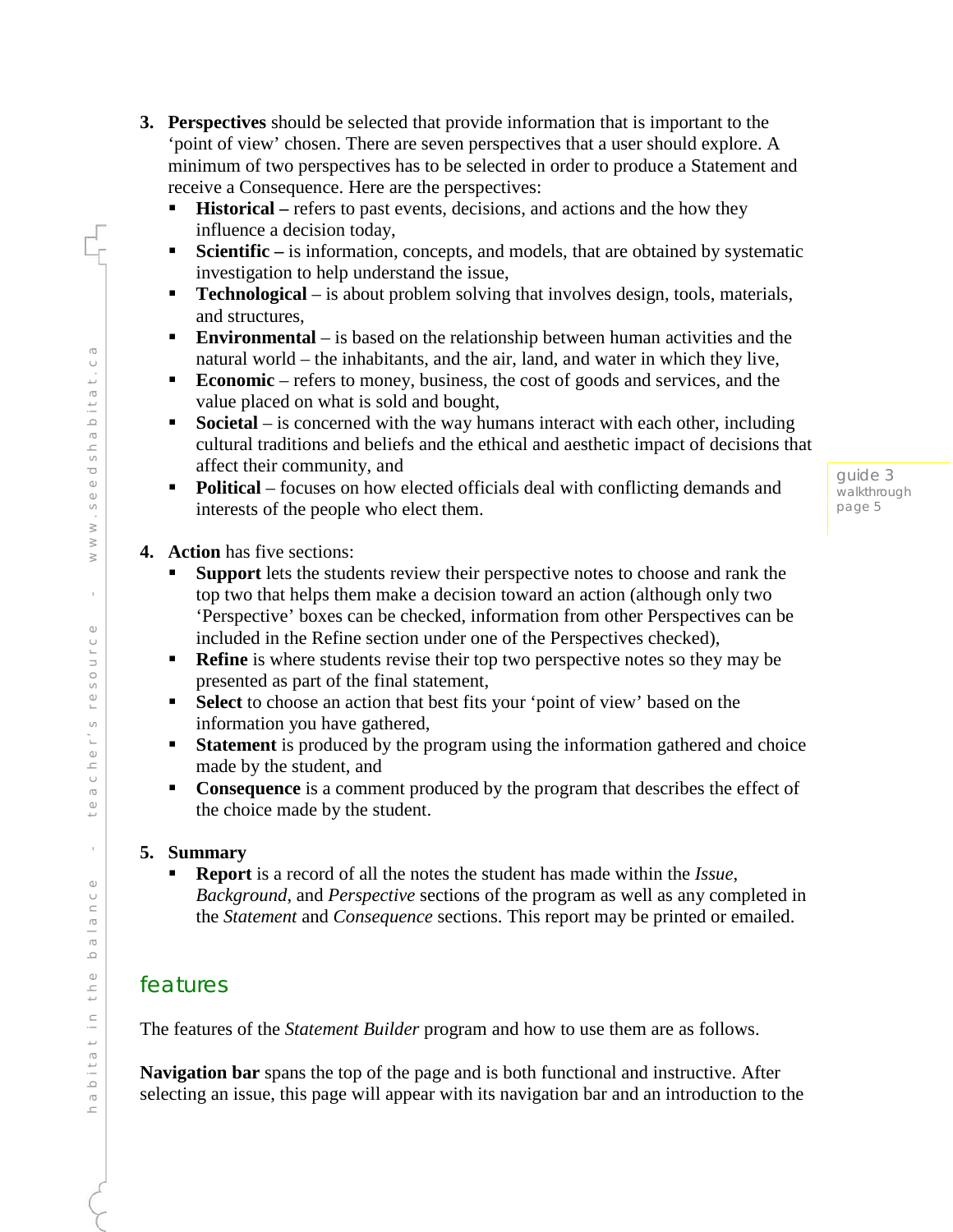issue. (Note these are the program menu bars and not the URL or web page menu bars. Pressing on the function key 11 [F11] on the top row of the keyboard will remove the web page menu bars and provide more screen for the program.) This layout keeps information organized while assisting a user to work through a process of decisionmaking. Look for the following informational text and buttons:



Here is how to progress through an issue using the tabs on the navigation bar:

- Work from left to right by clicking sequentially on each of the five main tabs, then through the corresponding minor (or secondary) tab set below them. The first major tab **Issue**, automatically opens to its **Intro** page and a summary of the Issue section. After reading the Intro, select the first minor tab **Rationale** to see directions and start your understanding of the issue.
- Continue with the next tabbed section proceeding from left to right.
- When finished the minor tabs in **Issue** move to the next major tab **Background** and continue with the minor tabs **Resource** and then **Options**.
- Continue with the major tabs and their minor tabs as you work towards preparing a **Summary** and a **Report**. You will be prompted to save information in the *digital notebook* as you leave each page.

**Login/out** operates in the same manner as that on the main menu (described above). A user can determine their status at any time by checking the information line for their **user name** just before the **point of view** selected. Either a selected user name will appear or you will be designated a "guest."

**Main** button allows the user to leave this module and return to the main menu.

**SEEDS logo/hotlink** and Habitat in the Balance logos are on the upper right hand side of the navigation bar. Clicking on the SEEDS logo will take you to the SEEDS home page.



 $\overline{C}$ habitat in the balance - teacher's resource - www.seedshabitat.ca $\cup$  $\overline{\phantom{0}}$  $\heartsuit$  $\frac{1}{2}$  $\overline{\mathbb{O}}$  $\begin{array}{c} 1 & 0 \\ 0 & 0 \end{array}$  $\mathbbm{O}$  $\mathbb O$  $\circ$  $\geq$  $\geq$  $\geq$  $\bar{1}$  $\circledcirc$  $\cup$  $\frac{1}{\Box}$  $O<sub>0</sub>$  $\overline{\phantom{0}}$  $C h \in I' S$  $\bigcirc$  $\mathbb O$  $\overline{\phantom{0}}$ ÷.  $\mathbb O$  $\circlearrowright$  $\cup$  $\cup$  $\supseteq$  $\mathbb O$  $\frac{\Box}{\Box}$  $\equiv$  $\frac{1}{\omega}$  $\frac{1}{2}$  $\overline{\mathbb{O}}$  $\overline{\mathbb{C}}$